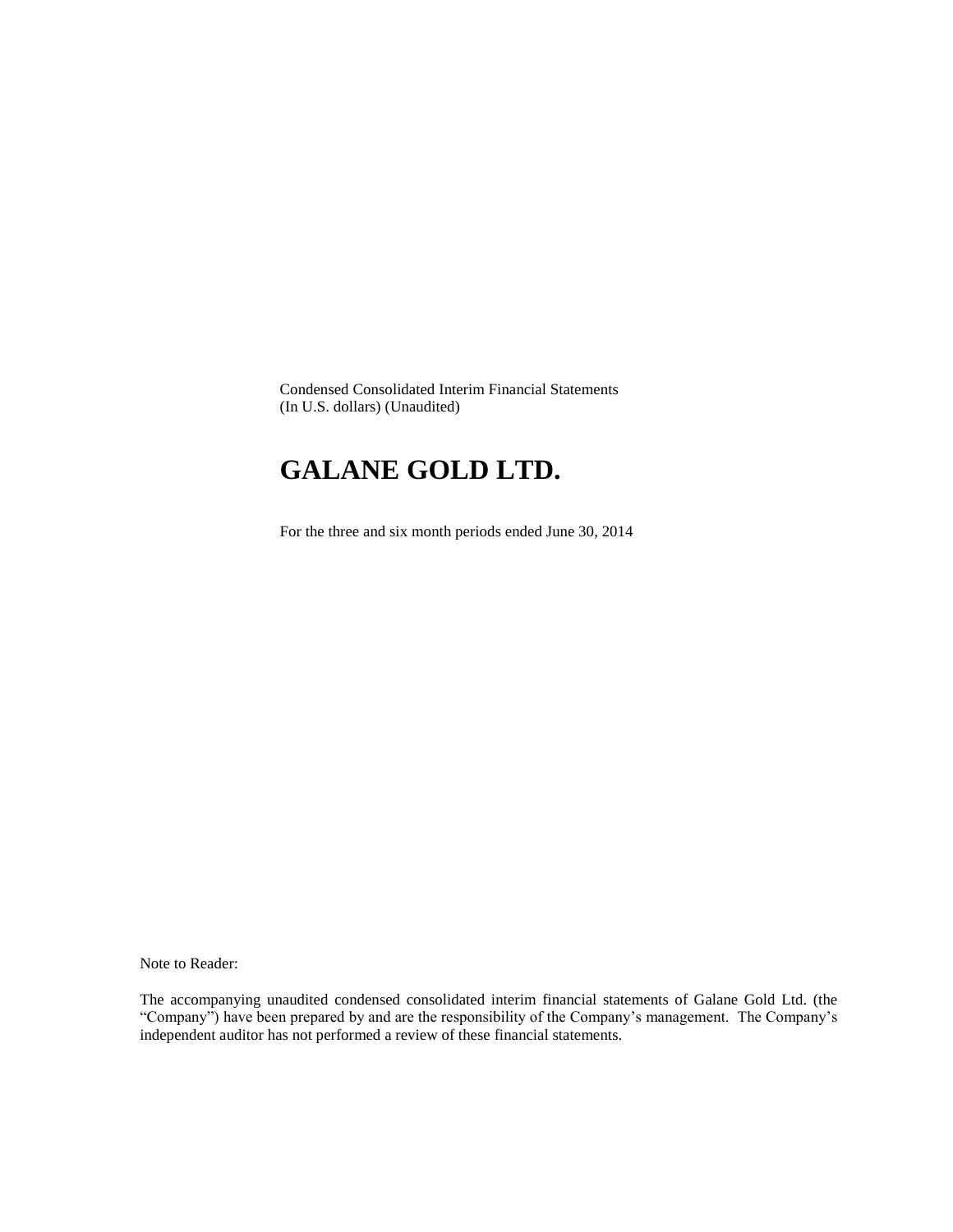Condensed Consolidated Interim Statement of Financial Position (In U.S. dollars) (Unaudited)

As at June 30, 2014 and December 31, 2013

|                                           |              |              | June 30,   | December 31,     |
|-------------------------------------------|--------------|--------------|------------|------------------|
|                                           | <b>Notes</b> |              | 2014       | 2013             |
| Assets                                    |              |              |            |                  |
| Current assets:                           |              |              |            |                  |
| Cash                                      |              | $\mathbb{S}$ | 11,225,082 | \$<br>11,239,537 |
| Trade and other receivables               | 6            |              | 1,150,212  | 936,392          |
| Inventories                               | 7            |              | 3,953,983  | 5,238,609        |
|                                           |              |              | 16,329,277 | 17,414,538       |
| Non-current assets:                       |              |              |            |                  |
| Mining and exploration properties         | 8            |              | 17,473,758 | 14,794,993       |
| Plant and equipment                       | 8            |              | 2,918,618  | 2,129,666        |
| Ore stockpiles                            | 7            |              | 6,735,935  | 6,890,781        |
|                                           |              |              | 27,128,311 | 23,815,440       |
|                                           |              | $\mathbb{S}$ | 43,457,588 | \$<br>41,229,978 |
| Liabilities and Shareholders' Equity      |              |              |            |                  |
| <b>Current liabilities:</b>               |              |              |            |                  |
| Accounts payable and accrued liabilities  | 11           | $\mathbb{S}$ | 6,253,555  | \$<br>8,726,178  |
| Current portion of interest bearing loans | 12           |              | 2,677,577  | 1,363,686        |
|                                           |              |              | 8,931,132  | 10,089,864       |
| Non-current liabilities:                  |              |              |            |                  |
| Interest-bearing loans and borrowings     | 12           |              | 3,113,435  | 1,432,061        |
| Restoration and rehabilitation provision  | 10           |              | 3,276,855  | 3,117,685        |
|                                           |              |              | 6,390,290  | 4,549,746        |
|                                           |              |              |            |                  |

| Shareholders' equity: |    |              |             |
|-----------------------|----|--------------|-------------|
| Share capital         | 14 | 35, 365, 370 | 35,189,146  |
| Reserves              | 14 | 1,288,614    | 1,345,154   |
| Retained earnings     |    | (8,517,818)  | (9,943,932) |
|                       |    | 28,136,166   | 26,590,368  |
|                       |    | 43,457,588   | 41,229,978  |

Commitments and contingencies (note 16)

Approved and authorized by the Board for issue on August 13, 2014:

*"Ravi Sood "* Director *"Ian Egan "* Director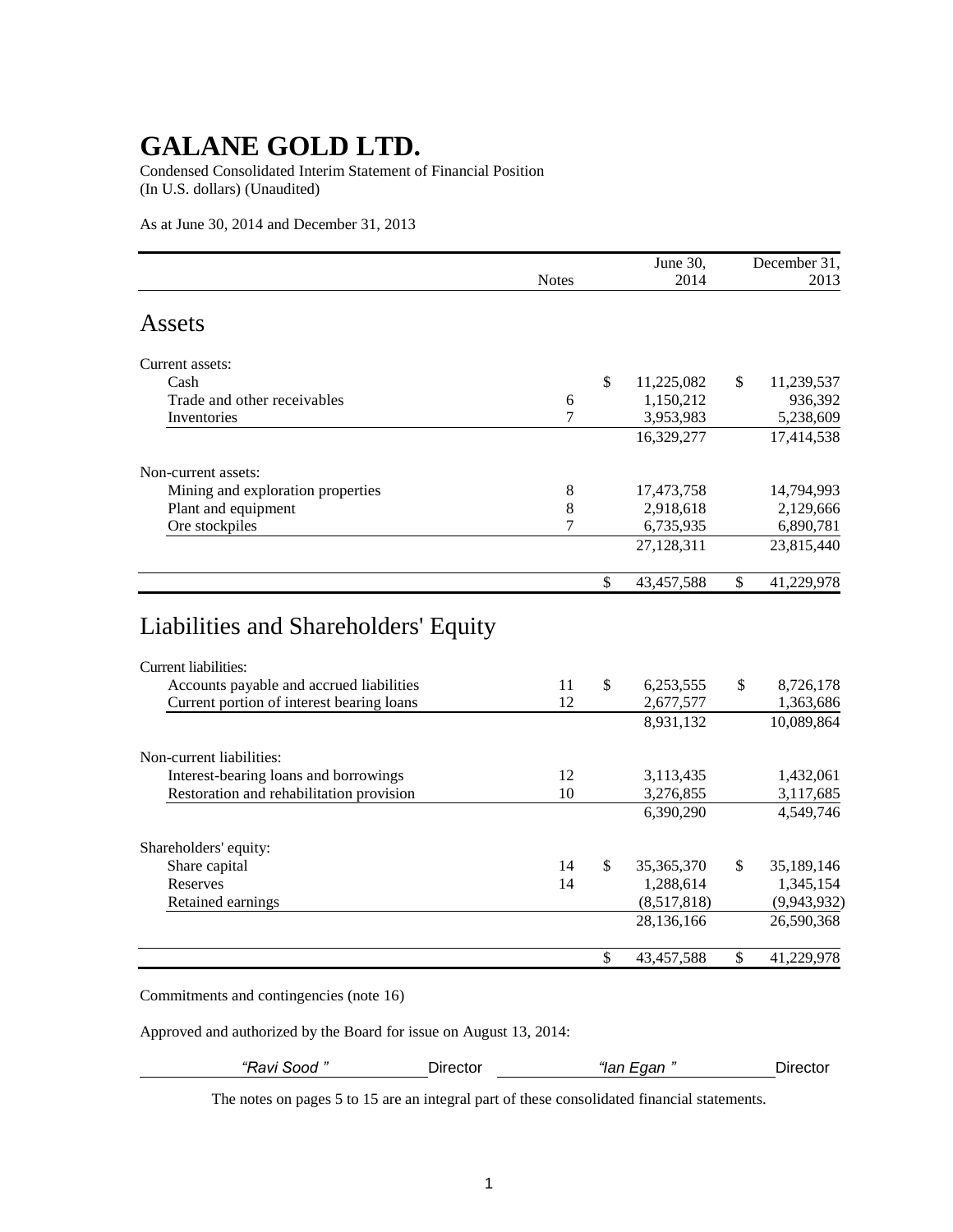Condensed Consolidated Interim Statement of Earnings and Comprehensive Earnings (In U.S. dollars) (Unaudited)

Three and six month periods ended June 30,

|                                                       |             |               | Three Months |     | Three Months    |               | <b>Six Months</b> |     | <b>Six Months</b> |
|-------------------------------------------------------|-------------|---------------|--------------|-----|-----------------|---------------|-------------------|-----|-------------------|
|                                                       |             |               | Ended        |     | Ended           |               | Ended             |     | Ended             |
|                                                       |             |               | June 30,     |     | June 30,        |               | June 30,          |     | June 30,          |
|                                                       | <b>Note</b> |               | 2014         |     | 2013            |               | 2014              |     | 2013              |
|                                                       |             |               |              |     |                 |               |                   |     |                   |
| Mining Revenue                                        |             | \$            | 10,773,110   | \$. | 14,044,253      | \$            | 23,210,307        | \$. | 26,211,139        |
| <b>Mining Costs</b>                                   | 15          |               | 10,549,135   |     | 19,988,822      |               | 20,408,831        |     | 36,268,244        |
| Impairment                                            | 9           |               |              |     | 17,822,593      |               |                   |     | 17,822,593        |
| Earnings from mining operations                       |             | \$            | 223,975      |     | \$ (23,767,162) | $\mathcal{S}$ | 2,801,476         |     | \$ (27,879,698)   |
| Expenses:                                             |             |               |              |     |                 |               |                   |     |                   |
| <b>Exploration</b> costs                              |             |               | 31,807       |     | 42,583          |               | 64,821            |     | 84,422            |
| Foreign exchange loss (gain)                          |             |               | 159,093      |     | (336, 647)      |               | (4,701)           |     | (618, 595)        |
| Corporate general and administration                  | 15          |               | 606,021      |     | 551,827         |               | 1,074,448         |     | 1,151,699         |
| Financing costs (income)                              | 15          |               | 117,049      |     | 248,179         |               | 231,902           |     | (545,340)         |
| Other expenses                                        | 15          |               | 4,946        |     | 1,494           |               | 8,892             |     | 510,818           |
|                                                       |             | \$            | 918,916      | \$  | 507,436         | \$            | 1,375,362         | \$  | 581,004           |
|                                                       |             |               |              |     |                 |               |                   |     |                   |
| (Loss) earnings from comprehensive (loss) earnings    |             |               |              |     |                 |               |                   |     |                   |
| for the period before taxation                        |             | \$            | (694, 941)   |     | (24,274,598)    | <sup>\$</sup> | 1,426,114         |     | \$ (28,460,702)   |
| Taxation                                              | 13          | \$            |              | \$  | (1,809,000)     | $\frac{1}{2}$ |                   | \$  | (1,809,000)       |
| Net (loss) earnings and comprehensive (loss) earnings |             |               |              |     |                 |               |                   |     |                   |
| for the period                                        |             | \$            | (694, 941)   |     | \$ (26,083,598) | $\mathbb{S}$  | 1,426,114         |     | \$ (30, 269, 702) |
|                                                       |             |               |              |     |                 |               |                   |     |                   |
|                                                       |             |               |              |     |                 |               |                   |     |                   |
| Basic (loss) earnings per common share                | 14          | $\mathcal{S}$ | $(0.01)$ \$  |     | $(0.51)$ \$     |               | $0.03$ \$         |     | (0.60)            |
| Fully diluted (loss) earnings per common share        | 14          | $\mathcal{S}$ | $(0.01)$ \$  |     | $(0.51)$ \$     |               | 0.03~\$           |     | (0.60)            |
|                                                       |             |               |              |     |                 |               |                   |     |                   |
| Weighted average number of common shares- basic       | 14          |               | 52,542,518   |     | 50,885,214      |               | 51,917,542        |     | 50,883,489        |
| Weighted average number of common shares- fully       |             |               |              |     |                 |               |                   |     |                   |
| diluted                                               | 14          |               | 52,542,518   |     | 50,885,214      |               | 52,375,466        |     | 50,883,489        |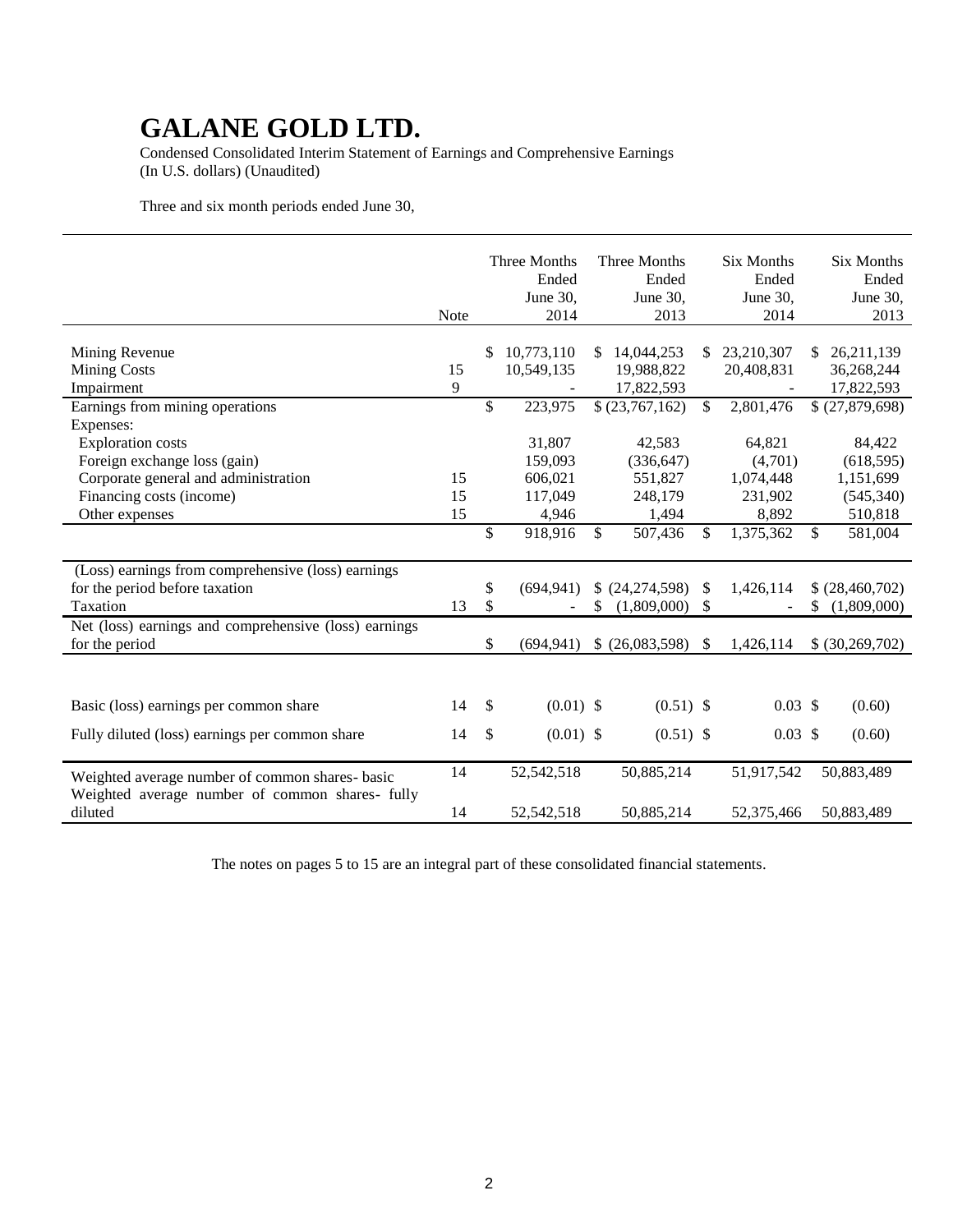Condensed Consolidated Interim Statement of Changes in Equity (In U.S. Dollars) (Unaudited)

Six month periods ended June 30, 2014 and 2013

|                                                     |              | <b>Capital Stock</b> |               |              | <b>Reserves</b>                       |                                    |                |
|-----------------------------------------------------|--------------|----------------------|---------------|--------------|---------------------------------------|------------------------------------|----------------|
|                                                     | <b>Notes</b> | <b>Number</b>        |               | Amount       | <b>Stock based</b><br><b>payments</b> | <b>Retained</b><br><b>Earnings</b> | <b>Total</b>   |
| Balance as at December 31, 2012                     |              | 48,381,745           | <sup>\$</sup> | 33,087,705   | 3,150,905                             | \$<br>18,835,618                   | 55,074,228     |
| Stock-based compensation for the period             |              |                      |               |              | 36,589                                |                                    | 36,589         |
| Performance shares                                  |              | 2.500,000            |               | 2,045,000    | (2,045,000)                           |                                    |                |
| Participation in share purchase plan                |              | 21,045               |               |              |                                       |                                    |                |
| Net earnings for the six months ended June 30, 2013 |              |                      |               |              |                                       | (30, 269, 702)                     | (30, 269, 702) |
| Balance as at June 30, 2013                         |              | 50,902,790           |               | 35, 132, 705 | 1,142,494                             | (11, 434, 084)                     | 24,841,115     |
| Balance as at December 31, 2013                     |              | 51,285,622           |               | 35,189,146   | 1,345,154                             | (9,943,932)                        | 26,590,368     |
| Stock-based compensation for the period             | 14           |                      |               |              | 119,684                               |                                    | 119,684        |
| NLE acquisition                                     | 14           | 1,375,000            |               | 157,986      | (157,986)                             |                                    |                |
| Participation in share purchase plan                |              | 16,836               |               | 18,238       | (18, 238)                             |                                    |                |
| Net earnings for the six months ended June 30, 2014 |              |                      |               |              |                                       | 1,426,114                          | 1,426,114      |
| Balance as at June 30, 2014                         |              | 52,677,458           |               | 35,365,370   | 1,288,614                             | (8,517,818)                        | 28,136,166     |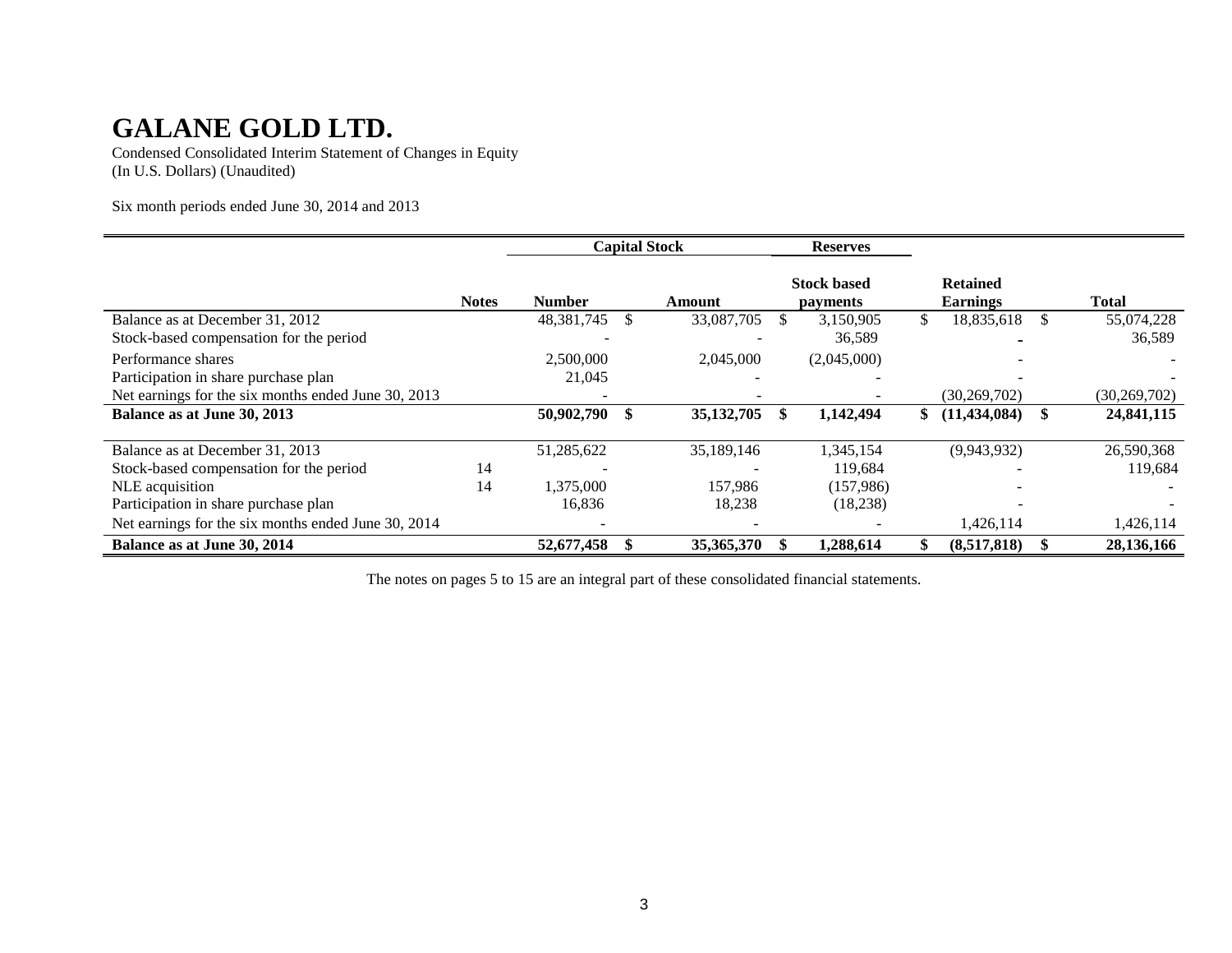Condensed Consolidated Interim Statement of Cash Flows (In U.S. Dollars) (Unaudited)

Six month period ended June 30,

|                                                    | <b>Notes</b> |               | 2014        |                           | 2013           |
|----------------------------------------------------|--------------|---------------|-------------|---------------------------|----------------|
| Cash flows from operating activities:              |              |               |             |                           |                |
| Net (loss) earnings for the period                 |              | $\mathcal{S}$ | 1,426,114   | \$                        | (30, 269, 702) |
| Items not involving cash:                          |              |               |             |                           |                |
| Loss on disposal of equipment                      |              |               | 27,615      |                           | 257,977        |
| Depreciation and amortization                      | $8\,$        |               | 2,281,846   |                           | 7,538,773      |
| Impairment                                         | 9            |               |             |                           | 17,822,593     |
| Deferred Tax (derecognised)                        | 13           |               |             |                           | 1,809,000      |
| Share based compensation                           | 15           |               | 119,684     |                           | 36,590         |
| Accretion                                          | 10           |               | 159,170     |                           | 284,933        |
| Interest expense                                   | 15           |               | 72,733      |                           | 89,127         |
| Financing income                                   | 15           |               |             |                           | (999, 126)     |
| Foreign exchange gain (loss)                       |              |               | 20,935      |                           | 613,924        |
| Working capital adjustments:                       |              |               |             |                           |                |
| Change in trade and other receivables              |              |               | (208, 358)  |                           | (335,568)      |
| Change in inventories                              |              |               | 1,439,472   |                           | 2,682,112      |
| Change in trade and other payables relating to     |              |               |             |                           |                |
| operating activities                               |              |               | 341,903     |                           | (16,270)       |
| Cash flows from operating activities               |              |               | 5,681,114   |                           | (485, 636)     |
| Cash flows from investing activities:              |              |               |             |                           |                |
| Restoration and rehabilitation expenditures        |              |               |             |                           | (35,257)       |
| Proceeds from sale of equipment                    |              |               |             |                           | 47,051         |
| Mining assets acquired                             | 8            |               | (5,777,178) |                           | (6,737,243)    |
| Cash flows used in investing activities            |              |               | (5,777,178) |                           | (6,725,449)    |
| Cash flow from financing activities:               |              |               |             |                           |                |
| Net proceeds from issuance of shares and warrants  |              |               |             |                           |                |
| Interest paid                                      |              |               |             |                           | (89, 127)      |
| Repayment of interest bearing loans                |              |               |             |                           | (1,266,667)    |
| Capital lease obligations                          |              |               | 79,621      |                           | (29, 947)      |
| Cash flows from financing activities               |              |               | 79,621      |                           | (1,385,741)    |
| (Decrease) Increase in cash                        |              |               | (16, 443)   |                           | (8,596,827)    |
| Effect of unrealized foreign exchange gain on cash |              |               | 1,988       |                           | (348,518)      |
|                                                    |              |               |             |                           |                |
| Cash, at January 1                                 |              |               | 11,239,537  |                           | 15,269,405     |
| Cash, at June 30                                   |              | $\mathcal{S}$ | 11,225,082  | $\boldsymbol{\mathsf{S}}$ | 6,324,060      |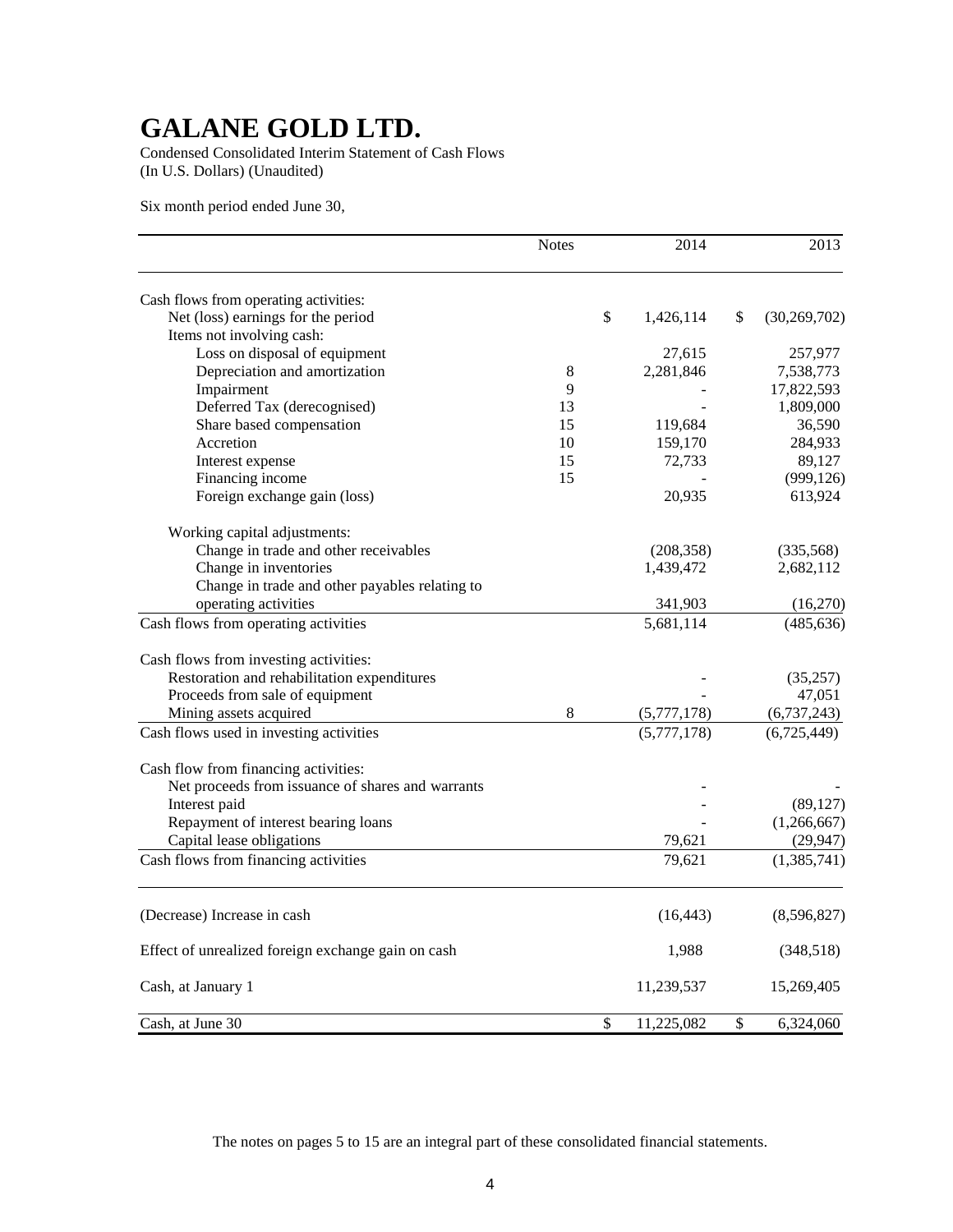Notes to the Unaudited Condensed Consolidated Interim Financial Statements

For the three and six months ended June 30, 2014 and 2013

#### **1. Corporate Information**

Galane Gold Ltd. (the "Company") operates through its wholly-owned subsidiary, Galane Gold Mines Ltd. which was incorporated under the *Business Corporations Act* (Ontario) on November 15, 2010 and whose principal business activities are the exploration for, development of, and operation of gold mining properties. The Company's registered and head office is located at Suite 1800, 181 Bay St., Toronto, Ontario, Canada.

### **2. Basis of preparation:**

#### **(a) Statement of compliance**

The unaudited condensed consolidated interim financial statements (the "Financial Statements") of the Company and all of its subsidiaries as at and for the three and six months ended June 30, 2014 have been prepared in accordance with IAS 34, Interim Financial Reporting, and do not include all of the information required for full annual consolidated financial statements. Accordingly certain information and disclosures normally included in annual financial statements prepared in accordance with International Financial Reporting Standards ("IFRS") have been omitted or condensed.

#### **(b) Significant accounting judgments, estimates and assumptions**

The preparation of the Financial Statements in conformity with IFRS requires management to make judgments, estimates and assumptions that affect the reported amounts of assets, liabilities and contingent liabilities at the date of the Financial Statements and reported amounts of revenues and expenses during the reporting period. Estimates and assumptions are continuously evaluated and are based on management's experience and other factors, including expectations of future events that are believed to be reasonable under the circumstances. Actual results may differ from these estimates. The particular areas of estimation uncertainty and critical judgments are outlined in detail in the annual audited consolidated financial statements for the year ended December 31, 2013 (the "Annual Financial Statements").

### **(c) Basis of consolidation**

The significant subsidiaries of the Company are accounted for as follows:

|                                                                                                               | Country of<br>Incorporation                                | % equity interest             | Accounting<br>Method                                             |
|---------------------------------------------------------------------------------------------------------------|------------------------------------------------------------|-------------------------------|------------------------------------------------------------------|
| Galane Gold Mines Ltd.<br>Mupane Gold Mines Limited<br>Gallery Gold Pty Ltd.<br>Mupane Gold Mining (Pty) Ltd. | Canada<br><b>Mauritius</b><br>Australia<br><b>Botswana</b> | 100%<br>100%<br>100%<br>100\% | Consolidation<br>Consolidation<br>Consolidation<br>Consolidation |
| The Northern Lights Exploration<br>Company (Pty) Ltd.                                                         | <b>Botswana</b>                                            | 100\%                         | Consolidation                                                    |

The Company's other subsidiaries are Galane Gold Botswana (Pty) Ltd. (Botswana) (100% owned) and Shashe Mines (Pty) Ltd. (Botswana) (85% owned).

### **(d) Functional and presentation currency**

The consolidated financial statements are presented in U.S. dollars, which is the functional currency of the Company and each of its subsidiaries. All amounts are in U.S. dollars, except where otherwise indicated.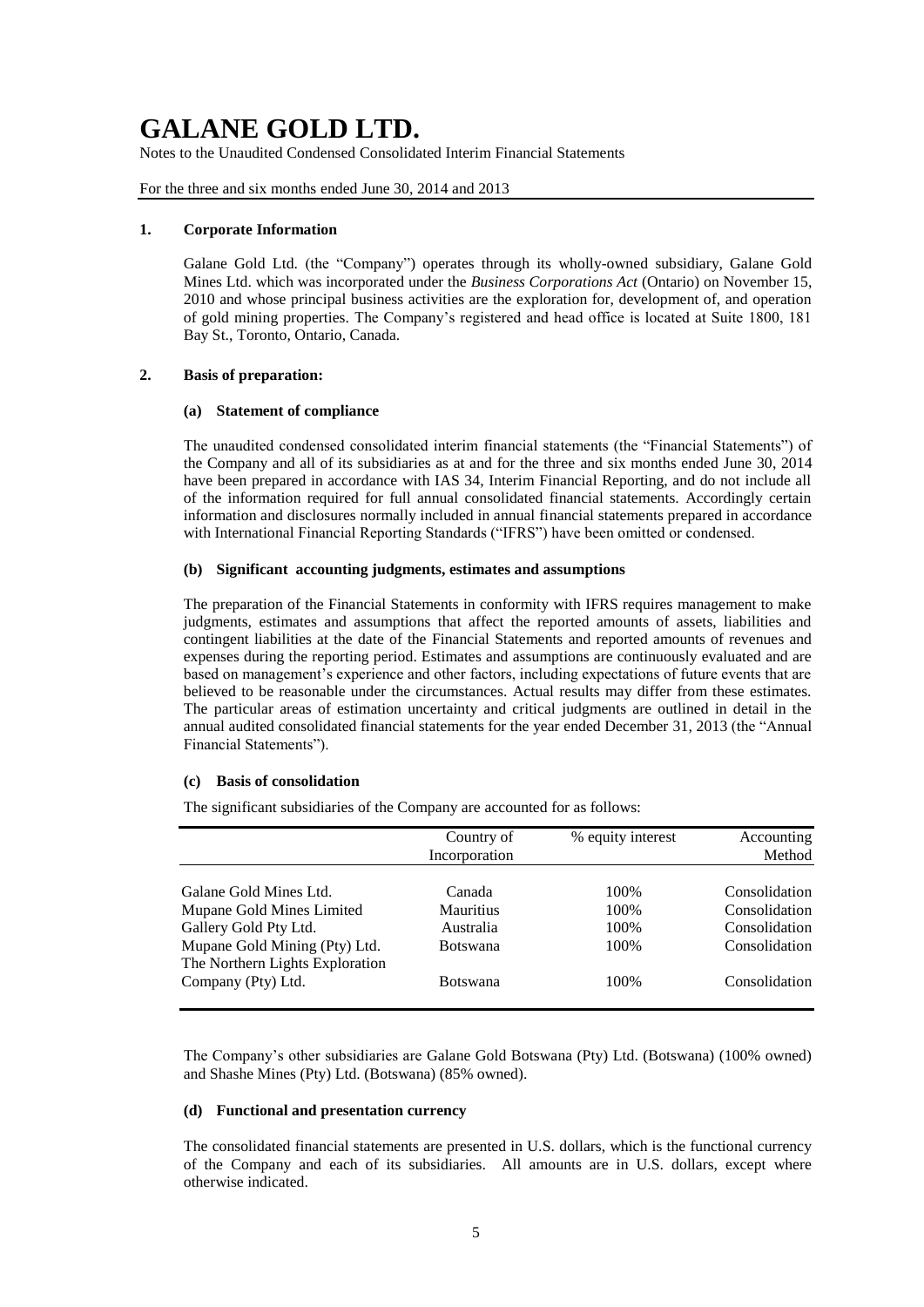Notes to the Unaudited Condensed Consolidated Interim Financial Statements

For the three and six months ended June 30, 2014 and 2013

### **3. Significant Accounting Policies:**

These Financial Statements have been prepared following the same accounting policies and methods of computation as the Annual Financial Statements other than as described below due to the adoption of the following accounting standards effective January 1, 2014.

### **IFRIC 21 – Levies**

IFRIC 21 provides guidance on the accounting for levies in accordance with the requirements of IAS 37 – Provisions, Contingent Liabilities and Contingent Assets. The Company adopted IFRIC 21 in its financial statements for the period beginning January 1, 2014 and it did not have a material impact on the financial statements.

### **4. Future Accounting Policies:**

The following new standards and amendments to standards and interpretations which were issued but not yet effective for the quarter ended June 30, 2014, have not been applied in preparing these Financial Statements. They are summarized as follows:

### **IFRS 9- Financial Instruments**

The IASB has issued IFRS 9, Financial Instruments, which is a four-part project proposing to replace IAS 39, Financial Instruments: Recognition and Measurement. The IASB agreed that the mandatory effective date should no longer be annual periods beginning on or after January 1, 2015, but rather be left open pending the finalization of the impairment and classification and measurement requirements. The Company will evaluate the impact of the change to its financial statements based on the characteristics on its financial instruments at the time of adoption.

#### **IFRS 15 – Revenue from Contracts with Customers**

In May 2014, the IASB issued IFRS 15, Revenue from Contracts with Customers (IFRS 15). The standard replaces IAS 11 "Construction Contracts", IAS 18 "Revenue", IFRIC 13 "Customer Loyalty Programmes", IFRIC 15 "Agreements for the Construction of Real Estate", IFRIC 18 "Transfer of Assets From Customers" and SIC 31 "Revenue – Barter Transactions Involving Advertising Services". IFRS 15 is effective for periods beginning on or after January 1, 2017, permits early adoption, and is to be applied retrospectively. IFRS 15 clarifies the principles for recognizing revenue from contracts with customers. The Company is in the process of evaluating the requirements of the new standard.

### **IAS 16 – Property, plant and equipment and IAS 38 – Intangible assets**

In May 2014, the IASB issued amendments to IAS 16 Property, plant and equipment and IAS 38 Intangible assets. The amendments are effective for annual periods beginning on or after January 1, 2016 and are to be applied prospectively. The amendments clarify the factors in assessing the technical or commercial obsolescence and the resulting depreciation period of an asset and state that a depreciation method based on revenue is not appropriate. The Company is in the process of evaluating the requirements of the new standard.

#### **IFRS 11 – Joint Arrangements**

In May 2014, the IASB issued amendments to IFRS 11 Joint Arrangements (IFRS 11). The amendments in IFRS 11 are effective for annual periods beginning on or after January 1, 2016 and are to be applied prospectively. The amendments clarify the accounting for acquisition of interests in joint operations and require the acquirer to apply the principles on business combinations accounting in IFRS 3 Business combinations. The Company is in the process of evaluating the requirements of the new standard.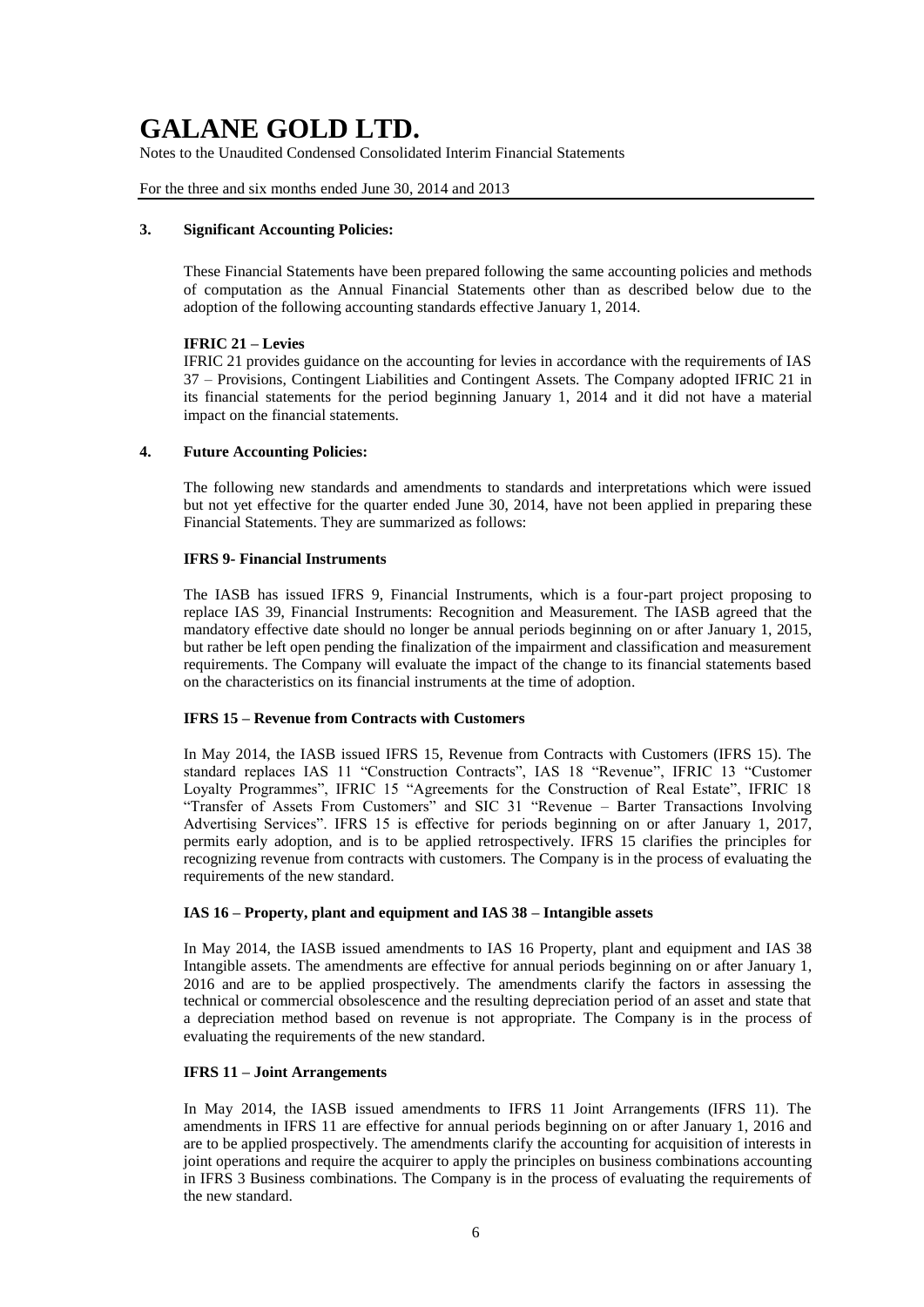Notes to the Unaudited Condensed Consolidated Interim Financial Statements

For the three and six months ended June 30, 2014 and 2013

#### **5. Financial instruments:**

The following table presents the carrying and estimated fair values of the Company's financial instruments.

|     | Carrying and Fair value |                                      |  |  |  |
|-----|-------------------------|--------------------------------------|--|--|--|
|     | June 30,                | December 31,                         |  |  |  |
|     | 2014                    | 2013                                 |  |  |  |
|     |                         |                                      |  |  |  |
|     |                         | \$11,239,537                         |  |  |  |
|     | 1,150,212               | 936,392                              |  |  |  |
| S   | 12,375,294              | 12,175,929                           |  |  |  |
|     |                         |                                      |  |  |  |
|     |                         |                                      |  |  |  |
|     |                         |                                      |  |  |  |
|     |                         | \$ 8,726,178                         |  |  |  |
|     |                         | 2,795,747                            |  |  |  |
| \$. | 12,044,567              | 11,521,925                           |  |  |  |
|     | \$<br>\$                | 11,225,082<br>6,253,555<br>5,791,012 |  |  |  |

(1) The fair value of trade and other receivables approximates the carrying amount given the short maturity period.

<sup>(2)</sup> The fair value of accounts payable and accrued liabilities approximates the carrying amount given the short maturity period.

(3) The fair value of loans and borrowings approximates the carrying amount given the short maturity period, and the fair market value rate of interest that it carries.

(4) The levels of the fair value hierarchy are defined as follows:

- 1. Level 1- there are quoted prices in active markets for identical assets or liabilities.
- 2. Level 2- there are inputs other than quoted prices that are either directly or indirectly observable for the asset or liability.
- 3. Level 3- these are inputs that are not based on observable market data.

### **6. Trade and other receivables**

|                   | June $30$ , | December 31, |
|-------------------|-------------|--------------|
|                   | 2014        | 2013         |
| Trade receivables | \$          |              |
| Other receivables | 263,040     | 19.377       |
| Taxes recoverable | 370,946     | 642,765      |
| Prepaid expenses  | 516,226     | 274,250      |
|                   | 1,150,212   | 936,392      |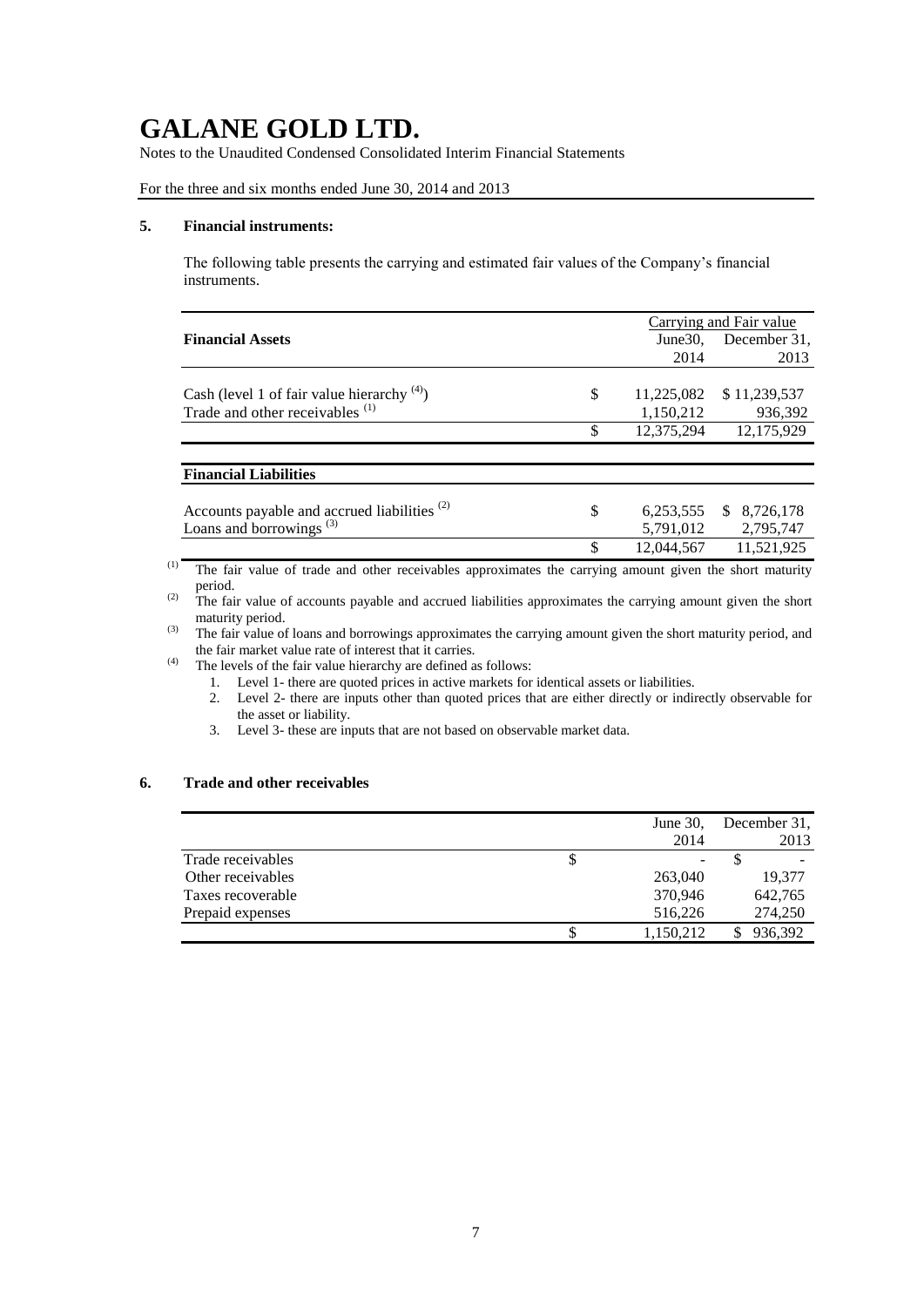Notes to the Unaudited Condensed Consolidated Interim Financial Statements

For the three and six months ended June 30, 2014 and 2013

#### **7. Inventories**

The amount of inventories recognized as an expense during the period is included in mining costs in the condensed consolidated interim statement of earnings and comprehensive earnings. The carrying values at the end of the respective periods are:

|    | June $30$ , | December 31. |
|----|-------------|--------------|
|    | 2014        | 2013         |
| \$ | 676,199     | \$1,705,666  |
|    | 3,277,784   | 3,532,943    |
|    | 3,953,983   | \$5,238,609  |
|    |             |              |
| S  | 6,735,935   | \$6,890,781  |
|    |             |              |

### **8. Mining assets**

The continuity of mining assets for the six months ended June 30, 2014 is as follows:

|                             |     | Construction |     | Mining and     | Plant and       |                   |
|-----------------------------|-----|--------------|-----|----------------|-----------------|-------------------|
|                             |     | in Progress  |     | Exploration    | Equipment       | Total             |
|                             |     |              |     | Properties     |                 |                   |
| Cost at December 31,        |     |              |     |                |                 |                   |
| 2013                        | \$  | 264,153      | \$. | 49,573,348     | \$<br>5,693,273 | 55,530,774<br>\$. |
| Additions:                  |     |              |     |                |                 |                   |
| Additions in the period     |     | 1,890,621    |     | 3,737,460      | 149,097         | 5,777,178         |
| Transfers in the period     |     | (36, 784)    |     |                | 36,784          |                   |
| Disposals in the period     |     |              |     |                | (53,021)        | (53,021)          |
|                             |     |              |     |                |                 |                   |
| Cost at June 30, 2014       | \$. | 2,117,990    | \$  | 53,310,808     | 5,826,133<br>\$ | 61,254,931<br>\$  |
|                             |     |              |     |                |                 |                   |
| Accumulated depreciation    |     |              |     |                |                 |                   |
| and amortization at         |     |              |     |                |                 |                   |
| December 31, 2013           | S   |              | \$  | (34, 778, 355) | \$ (3,827,760)  | \$(38,606,115)    |
| Amortization charge for the |     |              |     |                |                 |                   |
| period                      |     |              |     | (1,058,695)    | (1,223,151)     | (2,281,846)       |
| Disposals in the period     |     |              |     |                | 25,406          | 25,406            |
|                             |     |              |     |                |                 |                   |
| Accumulated depreciation    |     |              |     |                |                 |                   |
| and amortization at June    |     |              |     |                |                 |                   |
| 30, 2014                    | \$  |              | \$  | (35,837,050)   | \$ (5,025,505)  | \$ (40,862,555)   |
|                             |     |              |     |                |                 |                   |
| Net book value, June 30,    |     |              |     |                |                 |                   |
| 2014                        | \$  | 2,117,990    | \$  | 17,473,758     | \$<br>800,628   | 20,392,376<br>\$  |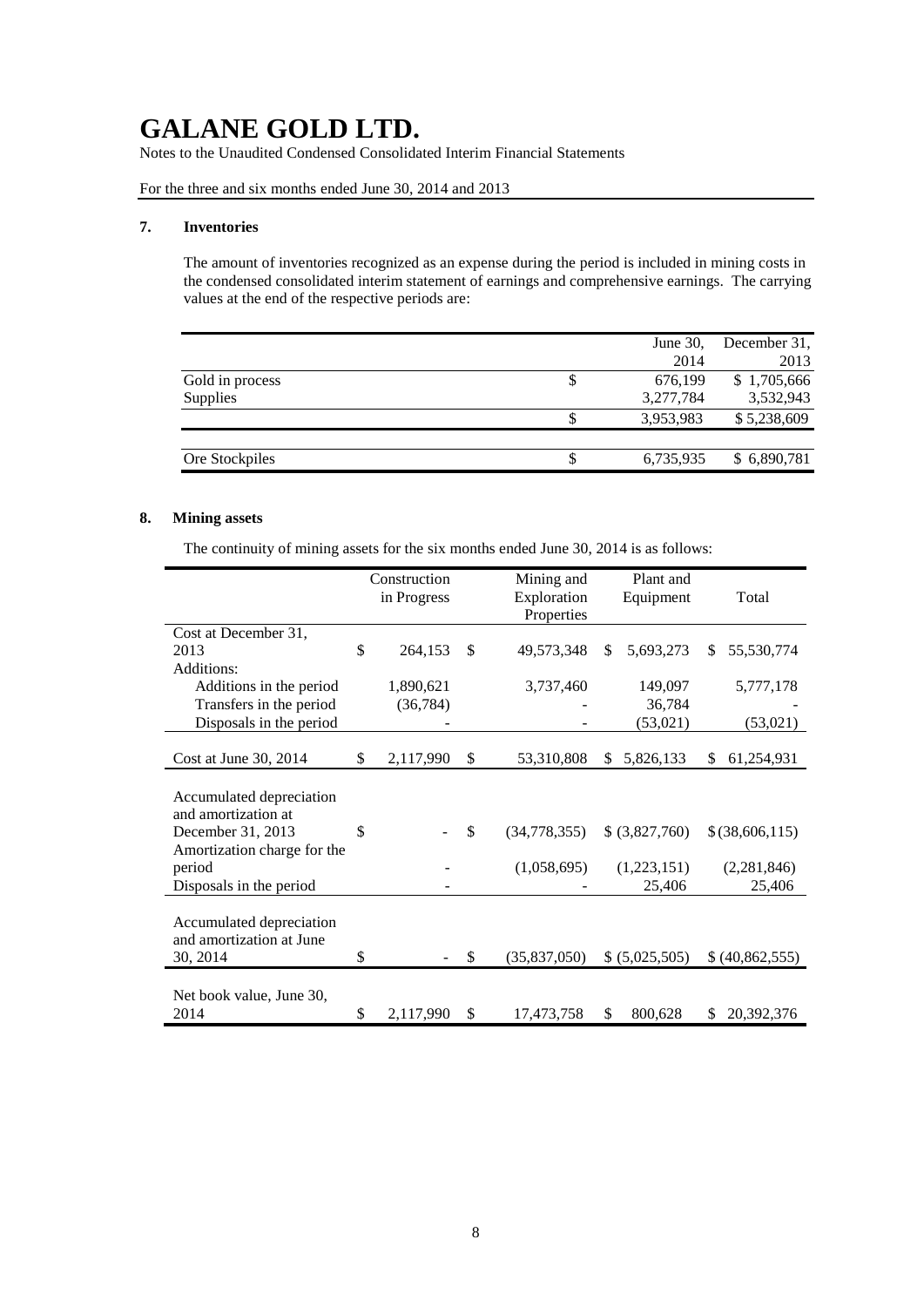Notes to the Unaudited Condensed Consolidated Interim Financial Statements

For the three and six months ended June 30, 2014 and 2013

### **9. Impairment**

|                        | 2014 | Three months<br>ended June 30, |       | Six months<br>ended June 30,<br>2014 |    | Three months<br>ended June<br>30, 2013 | Six months<br>ended June<br>30, 2013 |            |  |
|------------------------|------|--------------------------------|-------|--------------------------------------|----|----------------------------------------|--------------------------------------|------------|--|
| Mining and Exploration |      |                                |       |                                      |    |                                        |                                      |            |  |
| Properties             |      |                                | $- S$ |                                      | -8 | 16,867,329                             | -S                                   | 16,867,329 |  |
| Inventory              |      | -                              |       |                                      |    | 955,264                                |                                      | 955,264    |  |
|                        |      | $\overline{\phantom{a}}$       |       |                                      |    | 17.822.593                             |                                      | 17,822,593 |  |

#### **a) Mining and Exploration Properties**

As at June 30, 2014, there were no indicators that suggested a review of the recoverable amount of the mining and exploration properties was required. As at June 30, 2013, the carrying value of the net assets of the Company exceeded its market capitalization, which is an indicator of potential impairment of the carrying value of its net assets. In addition, prior to the close of the quarter ended June 30, 2013, the gold price declined significantly and has subsequently remained at these lower levels. As a result the Company assessed the recoverable amount of its cash-generating unit ("CGU"), Mupane Gold Mining (Pty) Limited.

#### **Key assumptions**

The key assumptions used in determining the recoverable amount (fair value less costs to sell) for the CGU are commodity prices, discount rates, cash costs of production, capital expenditures, foreign exchange rates, and the value of in-situ ounces. The fair value of mining and exploration properties is determined primarily using an income approach based on unobservable inputs, and as a result, is classified within Level 3 of the fair value hierarchy.

The Company's estimates of future metal prices are determined based on current prices, forward prices and forecasts of future prices prepared by industry analysts. For the June 30, 2013 impairment analysis, the Company estimated a gold price of \$1,400 per ounce.

The Company's estimates of future cash costs of production and capital expenditures are based on the life of mine plan. Costs incurred in currencies other than the U.S. dollar are translated to U.S. dollar equivalents based on long-term forecasts of foreign exchange rates, on a currency by currency basis, obtained from independent sources of economic data.

The discount rate applied to present value the net future cash flows is based on a real weighted average cost of capital. For the June 30, 2013 impairment analysis, a discount rate of 6.25% was used.

The Company valued the potential of in-situ ounces declared in its latest mineral resource statement but not included in the life of mine plan. They were valued based on a review of the current market value of in-situ ounces recognised by the industry.

### **b) Inventory**

As at June 30, 2014 an impairment charge of \$ nil (June 30, 2013 - \$955,264) was recorded within earnings from mining operations to reduce the carrying value of inventory to its net realizable value.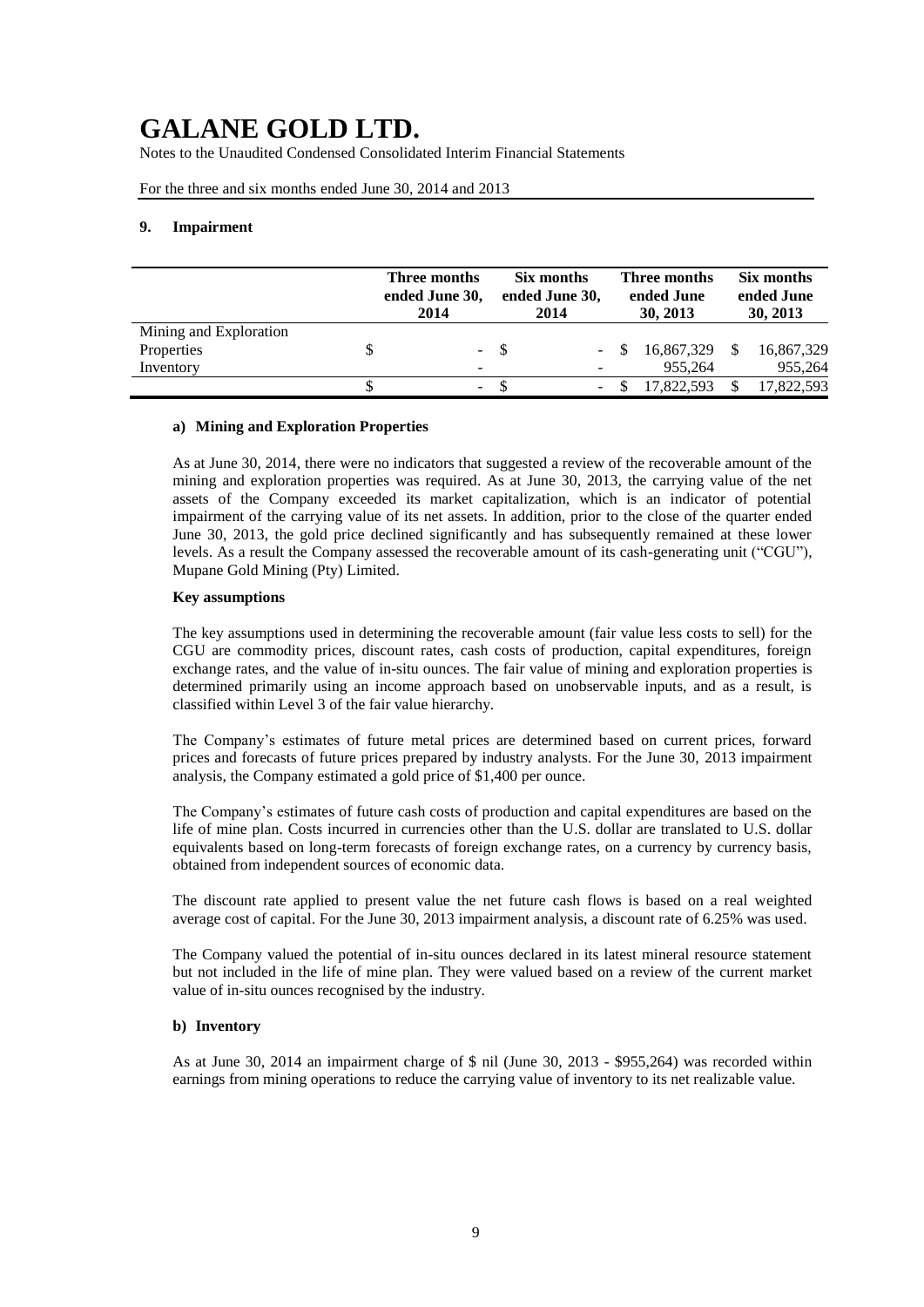Notes to the Unaudited Condensed Consolidated Interim Financial Statements

For the three and six months ended June 30, 2014 and 2013

#### **10. Restoration and rehabilitation provision**

|                                | Restoration and rehabilitation provision |
|--------------------------------|------------------------------------------|
| At December 31, 2013           | 3,117,685                                |
| Accretion during the six month |                                          |
| period ended June 30, 2014     | 159.170                                  |
| At June 30, 2014               | 3,276,855                                |

#### **11. Trade accounts payable and accrued liabilities:**

|                        |              |     | June 30, December 31, |
|------------------------|--------------|-----|-----------------------|
|                        | 2014         |     | 2013                  |
|                        |              |     |                       |
| Trade accounts payable | 4,891,352 \$ |     | 7,622,530             |
| Accrued liabilities    | 1,362,203    |     | 1,103,648             |
|                        | 6,253,555    | \$. | 8,726,178             |

Trade accounts payable and accrued liabilities are non-interest bearing and are normally settled on 30 day terms after date of receipt of invoice.

### **12. Interest-bearing loans and borrowings:**

|                                 | June $30$ .     |     | December 31, |
|---------------------------------|-----------------|-----|--------------|
|                                 | 2014            |     | 2013         |
|                                 |                 |     |              |
| Current                         |                 |     |              |
| Unsecured note <sup>(1)</sup>   | \$<br>2,533,333 | S   | 1,266,667    |
| Capital lease obligation $(2)$  | 144,244         |     | 97,019       |
|                                 | \$<br>2,677,577 | \$  | 1,363,686    |
|                                 |                 |     |              |
| Non-Current                     |                 |     |              |
| Unsecured note $(1)$            | \$              | \$. | 1,266,666    |
| Mining Royalties <sup>(3)</sup> | 3,029,902       |     |              |
| Capital lease obligation $(2)$  | 83,533          |     | 165,395      |
|                                 | \$<br>3,113,435 | \$  | 1,432,061    |

(1) The Company issued an unsecured note to IAMGOLD Corporation ("IAMGOLD") as part of the consideration paid for the purchase of the shares of Gallery Gold Pty Ltd. on August 30, 2011. The terms of the unsecured note were amended on July 18, 2013 to extend the repayment period by 12 months. Details are as follows:

- Initial principal amount \$3,800,000
- Interest rate fixed rate of 6% per annum, payable on principal repayment dates
- Principal repayment \$1,266,667 on August 30, 2014 and February 28, 2015

<sup>(3)</sup> The Government of Botswana has agreed to the deferral of royalties payable on the sale of gold under the following terms:

- Royalties due to February 2015 to be deferred.
- Repayment of royalties due to February 2015 to commence in July 2015 over 12 months
- Interest to be charged from July 1, 2015 at Bank of Botswana commercial bank prime lending rate plus 5%.

<sup>&</sup>lt;sup>(2)</sup> The Company acquired seven vehicles for use at the mine for total cost of \$364,348 and financed the purchase through capital lease obligations. The capital leases are for a term of 36 months, at a fixed interest rate of 9%, with monthly payments of \$9,456 per month principal and interest and a final payment of \$98,296.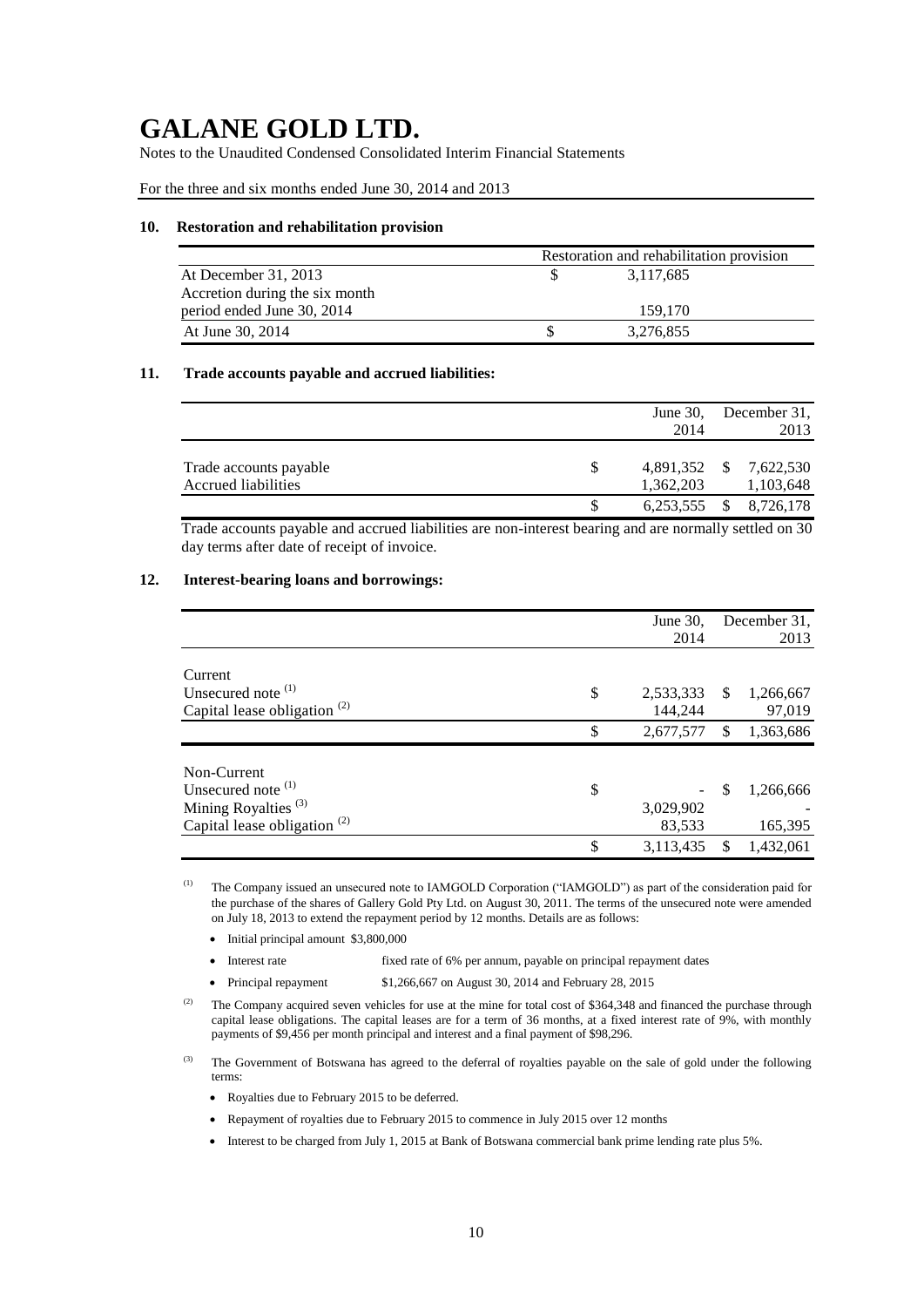Notes to the Unaudited Condensed Consolidated Interim Financial Statements

For the three and six months ended June 30, 2014 and 2013

### **13. Income and Mining Taxes:**

The Company estimates the effective tax rate expected to be applicable for the full fiscal year and uses that rate to provide for income taxes in interim reporting periods. The Company also recognizes the tax impact on certain discrete (unusual or infrequently occurring) items, including changes in judgment concerning the probable realization of losses and effects of changes in tax laws or rates, in the interim period in which they occur.

As a result of the effect of utilization of loss carry forwards available to the Company, the Company reported no income tax expense for the three and six months ended June 30, 2014 (three and six months ended June 30, 2013 - \$nil). The effective income tax rates vary from the combined Canadian federal and provincial statutory income tax rate of 26.50% for the six months ended June 30, 2014 (six months ended June 30, 2013 – 26.50%) due to the geographical distribution of earnings, which are subject to different tax rates, fluctuations in exchange rates and other nondeductible expenses.

The carrying amount of deferred income tax assets is reviewed at each date of the consolidated statement of financial position and reduced to the extent that it is no longer probable that sufficient taxable profit will be available to allow all or part of the deferred income tax asset to be utilised. Unrecognized deferred income tax assets are reassessed at each date of the consolidated statement of financial position and are recognized to the extent that it has become probable that future taxable profit will be available to allow the deferred tax asset to be recovered.

Due to the significant decline in the gold price prior to the close of June 30, 2013, the Company reassessed the carrying value of the deferred tax asset. It was considered that it was no longer probable, given the revised life of mine plan, that there will be sufficient taxable profits to utilize all or part of the deferred tax asset. As a result the Company derecognised \$1,809,000 of deferred tax asset.

### **14. Share Capital**

#### **(a) Authorized share capital:**

As at June 30, 2014, the authorized share capital of the Company consisted of an unlimited number of common shares. All issued shares are fully paid.

#### **(b) Issued share capital:**

During the six month period ended June 30, 2014 the Company had the following share transactions:

On April 8, 2014, the Company issued an aggregate of 1,375,000 common shares to the former shareholders of The Northern Lights Exploration Company (Pty) Ltd. ("NLE"). The Company entered into an agreement (the "NLE Agreement") dated July 27, 2011 with the shareholders of NLE (refer to note 17 on related party transactions for Charles Byron) to acquire all of its issued and outstanding shares. NLE owns the rights to a number of exploration licenses near the Company's Mupane Property. On April 7, 2014, the independent members of the Board determined that the resource target for the first milestone in the NLE Agreement was met, waived the requirement to confirm the mineral resource by way of a NI 43-101 technical report and approved the issuance of 1,375,000 common shares by the Company.

On June 15, 2014, in accordance with the Company's share purchase plan ("SPP") 16,836 common shares were issued as Deferred Matching Shares.

During the six month period ended June 30, 2013 the Company had the following share transactions:

On March 22, 2013, the Company issued an aggregate of 2,500,000 common shares to the Chairman and the former CEO of the Company pursuant to the terms of performance share agreements dated August 30, 2011. The associated compensation amount was recognized in 2012.

On June 15, 2013, in accordance with the SPP 21,045 common shares were issued as Deferred Matching Shares.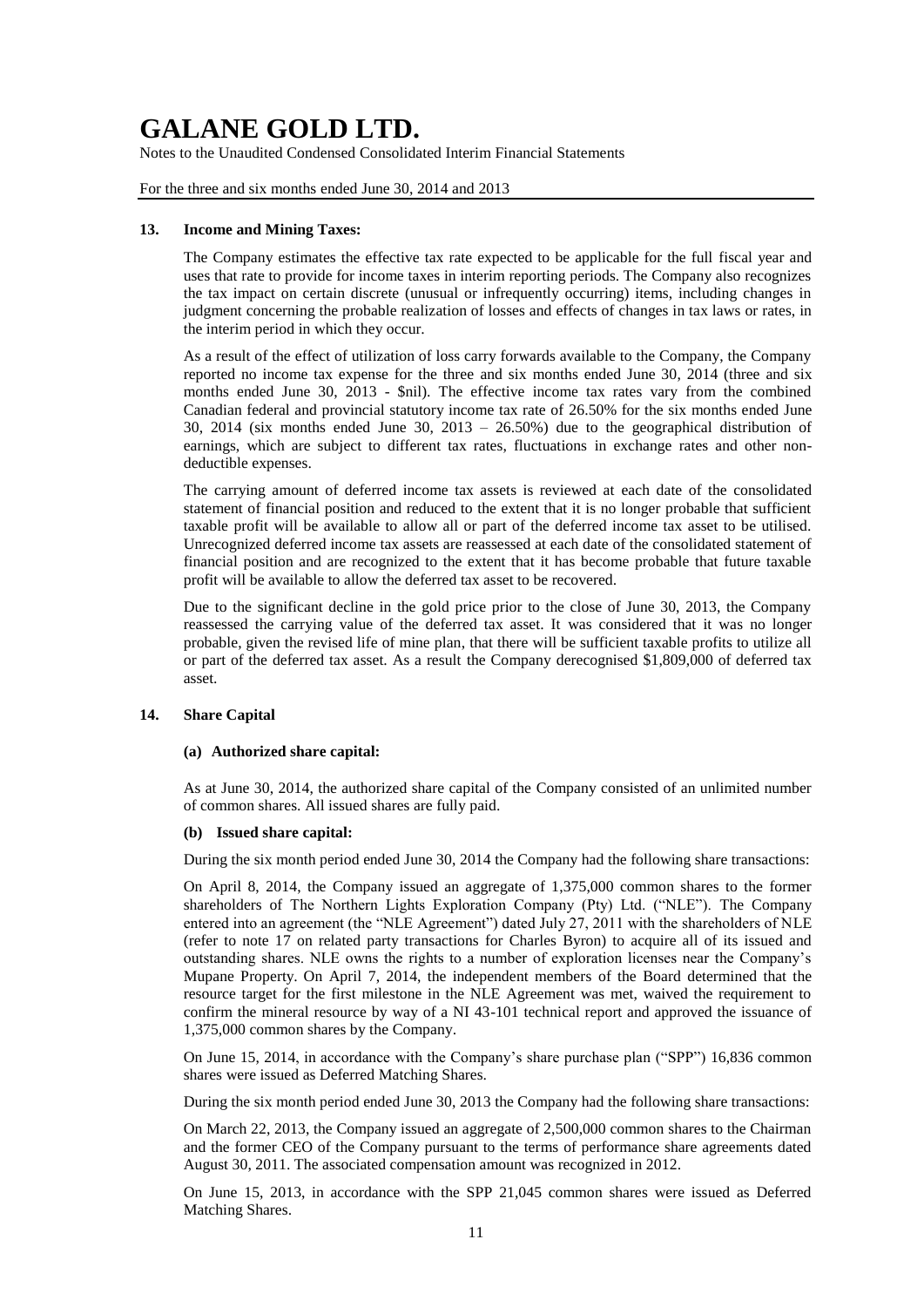Notes to the Unaudited Condensed Consolidated Interim Financial Statements

For the three and six months ended June 30, 2014 and 2013

### **14. Share Capital (continued):**

#### **(c) Stock Options:**

The Company has a stock option plan whereby options may be granted to directors, officers, employees and consultants. As at June 30, 2014, a maximum of 5,267,746 options to purchase common shares were issuable under the Company's stock option plan, of which 932,746 remained available for issuance.

### **(d) Earnings (loss) per share:**

The calculation of earnings (loss) per share is based on the following data:

|                                                                                               |    | Three months<br>ended June 30,<br>2014 | Six months<br>ended June 30,<br>2014 |            | <b>Three months</b><br>ended June 30,<br>2013 |              |               | Six months<br>ended June 30,<br>2013 |
|-----------------------------------------------------------------------------------------------|----|----------------------------------------|--------------------------------------|------------|-----------------------------------------------|--------------|---------------|--------------------------------------|
| Earnings (loss)                                                                               | \$ | (694, 941)                             | \$                                   | 1,426,114  | S                                             | (26,083,598) | S.            | (30, 269, 702)                       |
| Weighted average number of<br>common shares outstanding for<br>purposes of basic earnings per |    | 52,542,518                             |                                      | 51,917,542 |                                               | 50,885,214   |               | 50,883,489                           |
| share                                                                                         |    |                                        |                                      |            |                                               |              |               |                                      |
| Dilutive deferred share units                                                                 |    |                                        |                                      | 304,924    |                                               |              |               |                                      |
| Dilutive options                                                                              |    |                                        |                                      | 153,000    |                                               |              |               |                                      |
| Weighted<br>number<br>of<br>average<br>common shares outstanding for the                      |    |                                        |                                      |            |                                               |              |               |                                      |
| purpose of diluted earnings per<br>share                                                      |    | 52,542,518                             |                                      | 52,375,466 |                                               | 50,885,214   |               | 50,883,489                           |
| Earnings (loss) per share                                                                     |    |                                        |                                      |            |                                               |              |               |                                      |
| <b>Basic</b>                                                                                  | \$ | (0.01)                                 | \$                                   | 0.03       | S                                             | (0.51)       | <sup>\$</sup> | (0.60)                               |
| Diluted                                                                                       | S  | (0.01)                                 | \$                                   | 0.03       | S                                             | (0.51)       |               | (0.60)                               |

Basic earnings (loss) per share is computed by dividing the earnings (loss) by the weighted average number of common shares outstanding during the period. Diluted earnings per share reflects the potential dilution of outstanding warrants and stock options in the weighted average number of common shares outstanding during the period, if dilutive. For the three months ended June 30, 2014, all instruments were considered anti-dilutive due to the net loss in the period.

### **(e) Deferred Share Units**

The Company has established a deferred share unit plan whereby deferred share units ("DSUs") may be granted to directors, officers, employees and consultants. As at June 30, 2014, a maximum of 5,266,062 DSUs were issuable under the Company's deferred share unit plan, of which 1,323,834 remained available for issuance.

On issuance of the DSUs the fair value is calculated as the quoted share price on date of grant times the number of DSUs issued. The compensation expense is then recognized over the vesting period of the DSUs. The Board at its discretion can determine the vesting schedule applicable to an award of DSUs at the time of award.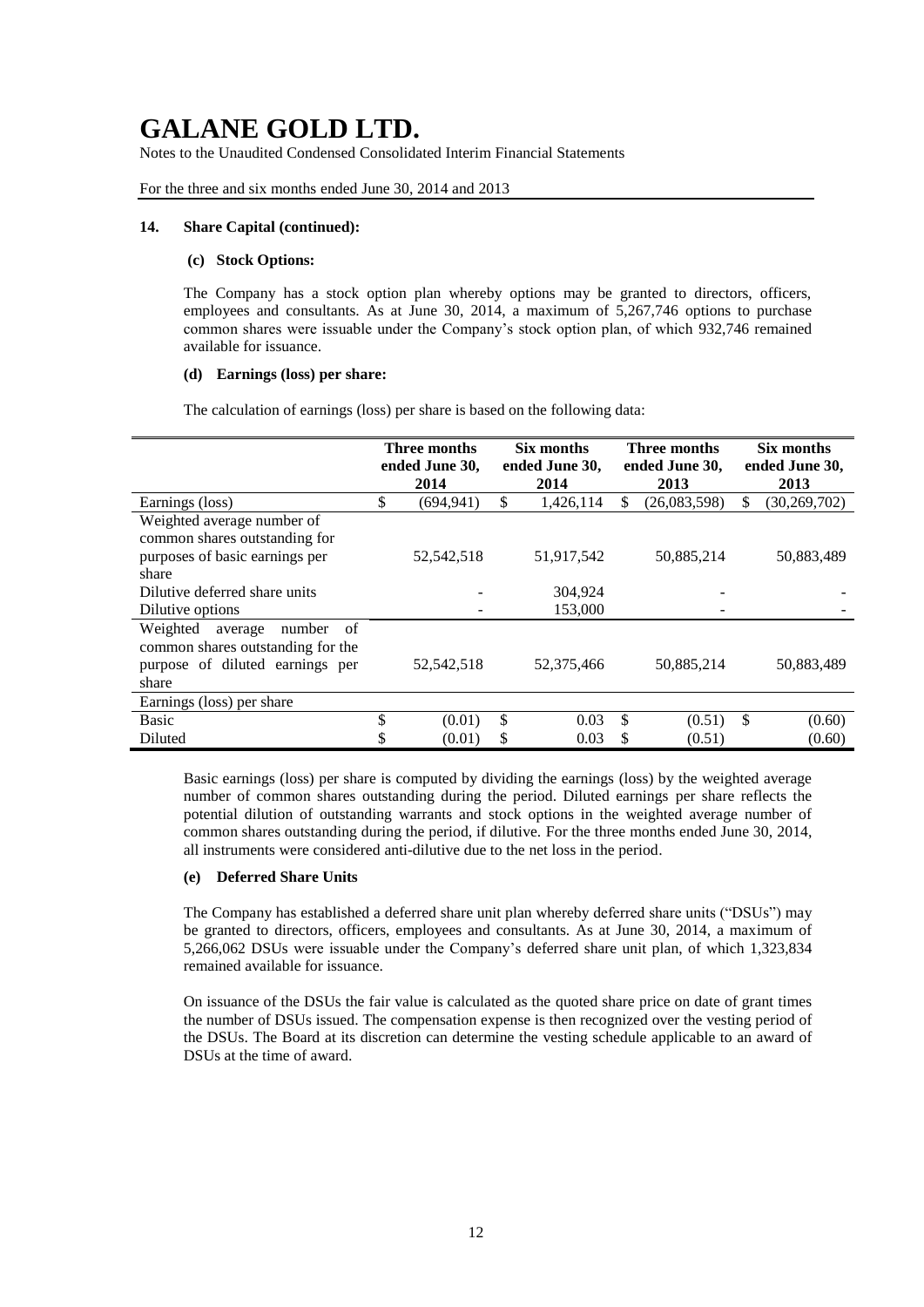Notes to the Unaudited Condensed Consolidated Interim Financial Statements

For the three and six months ended June 30, 2014 and 2013

### **15. Breakdown of earnings and comprehensive earnings items:**

The following is a breakdown of certain items in the Condensed Consolidated Interim Statement of Earnings and Comprehensive Earnings:

### **(a) Mining costs**

|                               | Three months<br>ended June 30, |            | Six months<br>ended June 30, |            | Three months<br>ended June 30, |            | Six months<br>ended June 30, |            |
|-------------------------------|--------------------------------|------------|------------------------------|------------|--------------------------------|------------|------------------------------|------------|
|                               |                                | 2014       |                              | 2014       |                                | 2013       |                              | 2013       |
| Mining and production         |                                | 7,998,004  | S                            | 15,560,360 |                                | 14,279,351 |                              | 25,809,370 |
| Administrative                |                                | 1,424,076  |                              | 2,566,625  |                                | 1,443,939  |                              | 2,920,101  |
| Total                         |                                | 9.422,080  | S                            | 18,126,985 |                                | 15,723,290 |                              | 28,729,471 |
| Depreciation and amortization |                                | 1,127,055  |                              | 2,281,846  |                                | 4,265,532  |                              | 7,538,773  |
|                               |                                | 10,549,135 |                              | 20,408,831 |                                | 19,988,822 |                              | 36,268,244 |

| (b) Corporate general and administration |                                        |    |                                      |  |                                        |  |                                      |  |
|------------------------------------------|----------------------------------------|----|--------------------------------------|--|----------------------------------------|--|--------------------------------------|--|
|                                          | Three months<br>ended June 30,<br>2014 |    | Six months<br>ended June 30,<br>2014 |  | Three months<br>ended June<br>30, 2013 |  | Six months<br>ended June 30,<br>2013 |  |
|                                          |                                        |    |                                      |  |                                        |  |                                      |  |
| <b>Ongoing Professional fees</b>         | 137,388                                | -S | 238,615                              |  | 134,634                                |  | 255,503                              |  |
| Stock based compensation                 | 92.348                                 |    | 119,684                              |  | 40.717                                 |  | 82,063                               |  |
| Corporate administration                 | 376,285                                |    | 716,149                              |  | 376,476                                |  | 814,133                              |  |
|                                          | 606.021                                | S  | 1.074.448                            |  | 551.827                                |  | 1,151,699                            |  |

### **(c) Financing costs**

|                                                                               |    | Three months<br>ended June 30,<br>2014 |    | Six months ended<br><b>June 30,</b><br>2014 | Three months<br>ended June<br>30, 2013 |    | Six months<br>ended June 30,<br>2013 |
|-------------------------------------------------------------------------------|----|----------------------------------------|----|---------------------------------------------|----------------------------------------|----|--------------------------------------|
| Interest on long term debt<br>Movement in value of<br>warrants denominated in | S  | 36,474                                 | \$ | 72,733                                      | \$<br>38,937                           | \$ | 89,127                               |
| foreign currency<br>Accretion on restoration                                  |    |                                        |    | -                                           |                                        |    | (984, 402)                           |
| and rehabilitation<br>provision                                               |    | 80,575                                 |    | 159,169                                     | 209,242                                |    | 349,935                              |
|                                                                               | \$ | 117.049                                | S  | 231,902                                     | \$<br>248,179                          | \$ | (545, 340)                           |

### **(d) Other expenses**

|                            | Three months<br>ended June 30,<br>2014 |    | Six months ended<br><b>June 30,</b><br>2014 | Three months<br>ended June<br>30, 2013 |                          | Six months<br>ended June 30,<br>2013 |          |
|----------------------------|----------------------------------------|----|---------------------------------------------|----------------------------------------|--------------------------|--------------------------------------|----------|
| Other expenses (income)    | 4.946                                  | S  | (18, 723)                                   | S                                      | 1.494                    | -S                                   | 55.211   |
| Loss (Gain) on disposal of |                                        |    |                                             |                                        |                          |                                      |          |
| equipment                  |                                        |    | 27.615                                      |                                        | $\overline{\phantom{a}}$ |                                      | (17,667) |
| Staff retrenchment costs   |                                        |    | $\overline{\phantom{a}}$                    |                                        |                          |                                      | 473,274  |
|                            | 4.946                                  | S. | 8.892                                       | S                                      | .494                     | <b>S</b>                             | 510,818  |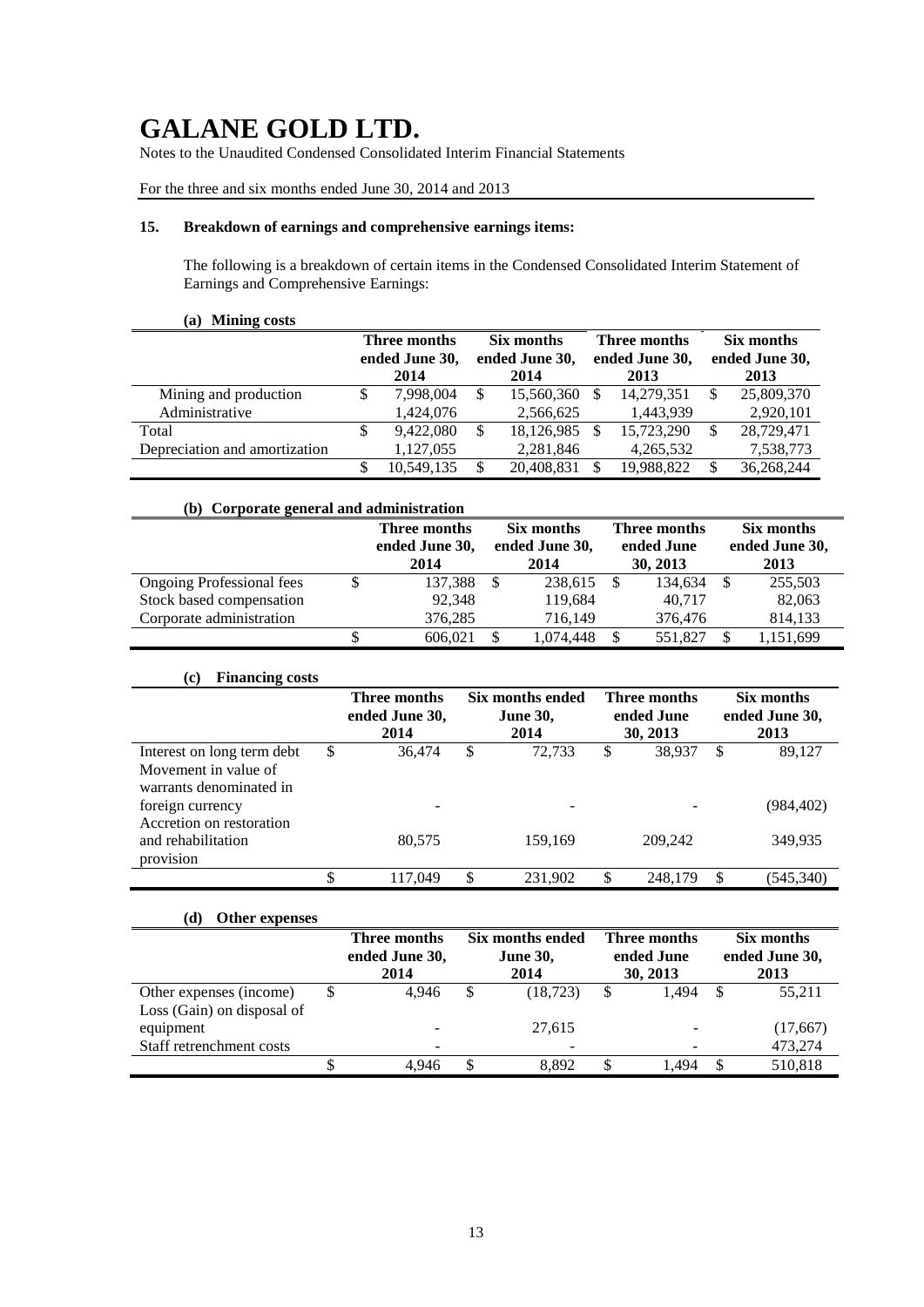Notes to the Unaudited Condensed Consolidated Interim Financial Statements

For the three and six months ended June 30, 2014 and 2013

### **16. Commitments and Contingencies**

### **(a) Royalty expenses**

Production from the Company's Mupane operation is subject to third party royalties (included in mining costs) of 5% of revenues based on market prices at the date of shipment. For the six month period ended June 30, 2014, the Company accounted for \$1,161,764 in royalties (2013 - \$1,329,823).

### **(b) Operating contractual obligations**

The Company has operating lease obligations which relate to obligations in 2014 for land operating lease agreements as follows:

| • Incurred during the six month period ended June 30, |             |
|-------------------------------------------------------|-------------|
| 2014                                                  | \$183.196   |
| • To be incurred in the remainder of $2014$           | \$185.630   |
| • To be incurred $2015-2018$                          | \$1,251,912 |

### **(c) Claims**

The Company is subject to the possibility of revised tax assessments for some years. The Company does not believe that, should unfavourable decisions arise from any review of its tax filings, that any amount it might be required to pay will be material. No amounts have been provided for in the Financial Statements.